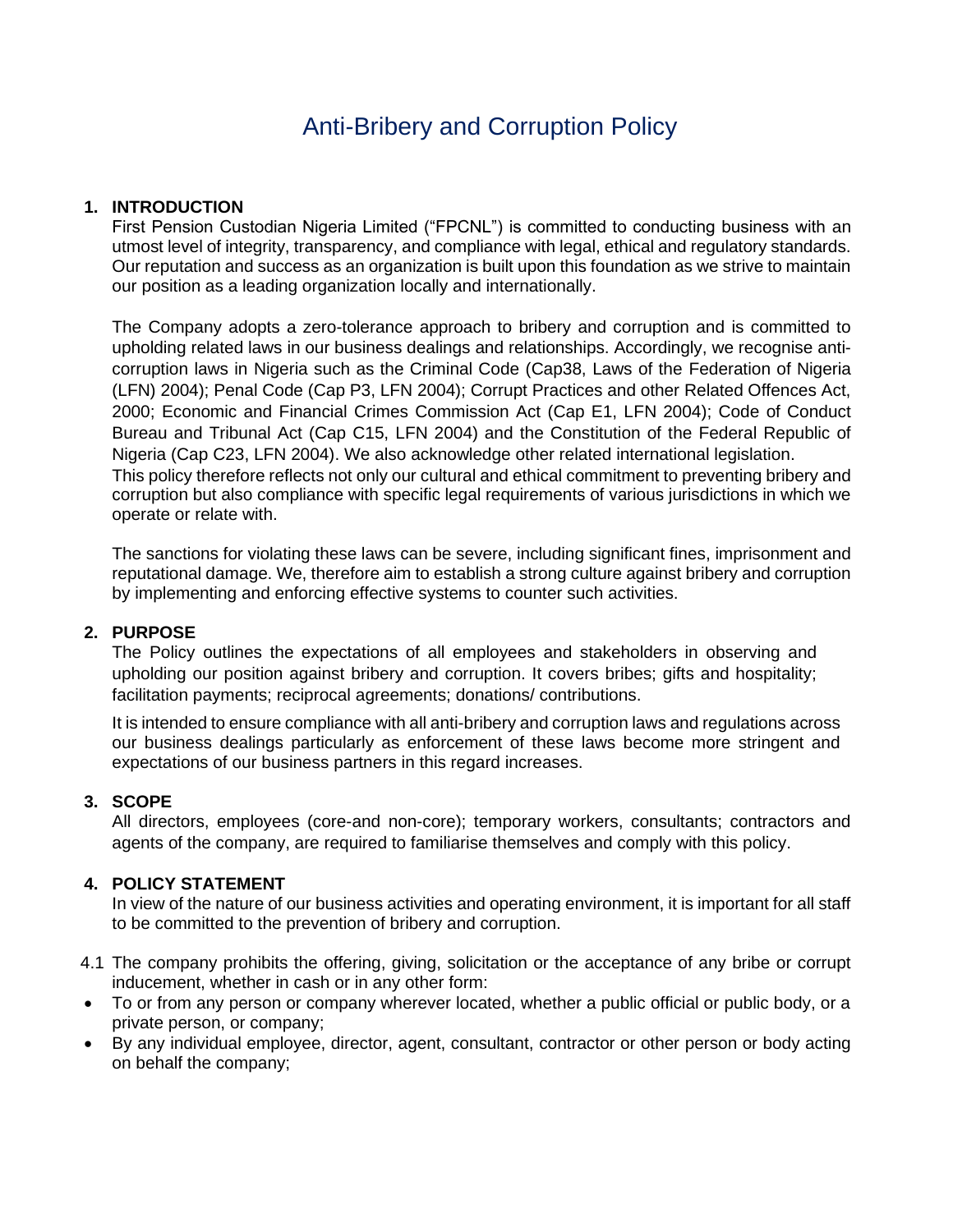

- In order to gain any commercial, contractual, or regulatory advantage for the Company in any way which is unethical or to gain any personal advantage, pecuniary or otherwise, for the individual or anyone connected with the individual.
- 4.2 This policy is not intended to prohibit the following practices provided they are appropriate, proportionate and are properly recorded:
- Normal hospitality provided that it complies with the FPCNL's Policy;
- Fast tracking a process which is available to all on the payment of a fee; and/or
- 4.3 All staff are expected to be adequately informed on the contents of the policy and would form part of the organisation's orientation process for all new employees. The Policy would also be uploaded on FPCNL website
- 4.4 However, given that, it may not always be clear to determine whether a possible line of action is appropriate, particularly where such is not expressly covered in the policy, anything that would breach the essence of the policy or guiding principles should be avoided.

If in any doubt as to whether a possible act might be in breach of this policy or the law, the individual should be referred to respective Heads of Department for clarification. If necessary, further guidance should be sought from the Chief Compliance Officer.

4.5 The organisation will thoroughly investigate any actual or suspected breach of this policy and employees found to be in breach would be subjected to disciplinary action which may ultimately result in dismissal.

# **5. UNDERSTANDING BRIBERY AND CORRUPTION**

Acts of bribery or corruption are designed to influence an individual in the performance of their duty and incline them to act in a way that a reasonable person would consider to be dishonest in the circumstance.

- 5.1 Bribery can be defined as offering, promising or giving a financial (or other) advantage to another person with the intention of inducing or rewarding that person to act or for having acted in a way which a reasonable person would consider improper in the circumstance.
- 5.2 Corruption is any form of abuse of entrusted power for private gain and may include, but is not limited to, bribery.
- 5.3 Depending on the circumstances, bribes can take on different forms and are not always a matter of handing over cash. Gifts, hospitality and entertainment can be categorized as bribes if they are intended to influence a decision. It can also take place where the offer or payment is made indirectly by or through a third party, such as an agent or business partner.
- 5.4 If given or received as an inducement or reward for an improper act, the following could be bribes:
- Cash payments;
- Gifts (including gifts of cash or cash equivalents);
- Hospitality (such as meals, hotel stays, travel tickets or invitations to sporting and cultural events);
- Other promotional expenses (such as travel and accommodation expenses);
- Free use of company services, facilities or property; or
- Political contributions or charitable donations.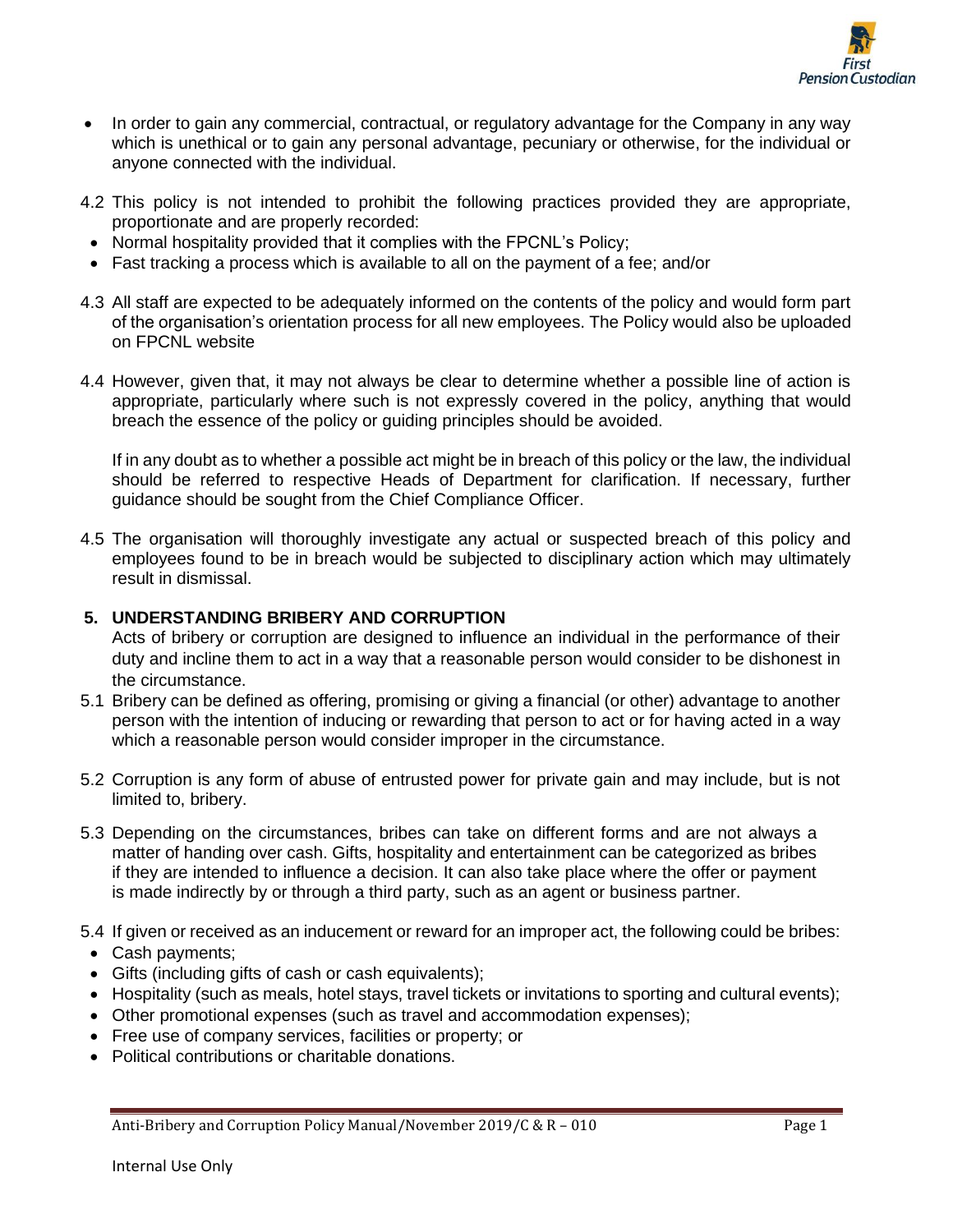

5.5 Employees who are offered or asked for a bribe are expected to:

- Reject demands for, or offers of, bribes;
- Communicate anti-bribery stance to the offering person;
- Record the details of any bribery or request or attempted bribery, immediately after the occurrence of the event;
- Report the incident to the Chief Compliance Officer as a whistleblowing activity.

# **6. GIFT AND HOSPITALITY**

Occasionally, exchange of business gifts and hospitality are considered common practice intended to create goodwill and establish trust in business relationships.

- 6.1 Excessive gifts, entertainment and hospitality could however be used to exert improper influence on decision makers and in line with our employee handbook, the company frowns strongly at employees receiving gratification in cash or in kind including gifts of value from existing or potential clients to provide legitimate custodial services, influence decisions or for preferential treatments.
- 6.2 The giving or receipt of gift must, therefore, be subject to the requirements of the company's policies in respect of gifts, particularly the Gift Policy and Procedure.

6.3 It is not acceptable for any employee (or someone on their behalf) to:

- Give, promise to give or offer a payment, gift or hospitality with expectation or hope that a business advantage will be received; reward the provision or retention of business or business advantage in exchange for favours or benefits
- Give, promise to give, offer a payment, gift or hospitability to a government official, agent or representative to facilitate or expedite a routine procedure.
- Accept payment or gift from a third party that you know or suspect is offered with the expectation that it will obtain a business advantage for them.
- Threaten or retaliate against another worker who has refused to commit a bribery offence or who has raised concerns under this Policy; or
- Engage in activities that might lead to a breach of this Policy or damage the reputation of the organization.
- 6.4 In addition to the Gift Policy and Procedure, the following factors should be considered when accepting gifts, benefits or hospitality:
- Whether the gift is an appreciation for good services
- Whether the gift places the employee under a kind of obligation
- Whether there is an expectation as a result of accepting the gift
- Whether the gift was offered openly or covertly
- Whether the gift is deemed appropriate and in line with business practices and local customs
- Frequency of the party offering the gifts
- 6.5 Employees should actively, but thoughtfully, discourage clients from offering personal benefits of any kind (including favours, services, loans or fees, or things of monetary value).
- 6.6 Where an employee receives a gift, it should be declared to his/her immediate supervisor. Non declaration when discovered may be subjected to investigation and application of recommended sanctions.
- 6.7 All accounts, invoices, memoranda and other documents and records relating to dealings with third parties such as clients, suppliers and business contacts should be prepared and maintained with strict accuracy and completeness.

Anti-Bribery and Corruption Policy Manual/November 2019/C & R – 010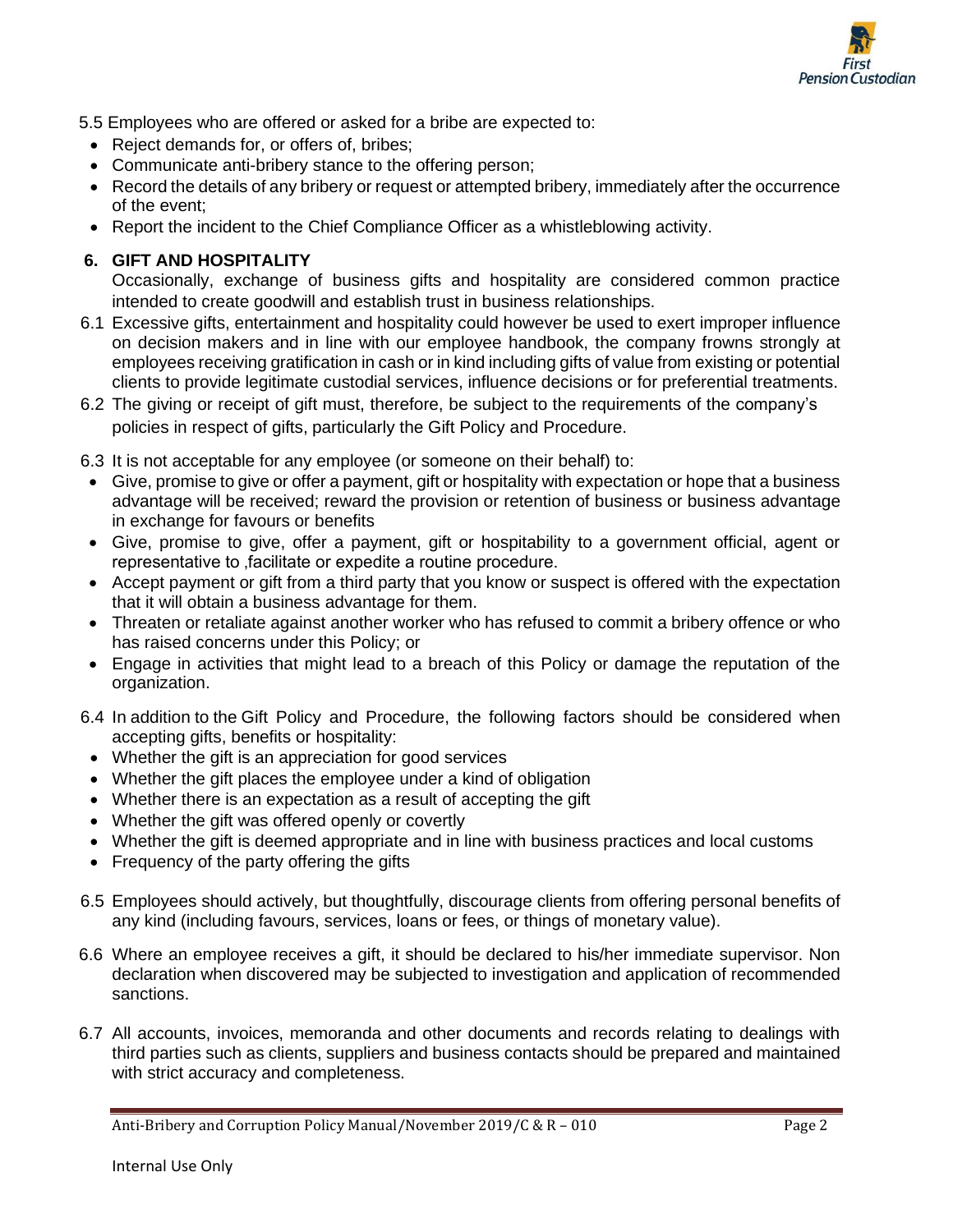

# **7. FACILITATION PAYMENTS**

Facilitation payments are used by businesses or individuals to secure or expedite the performance of a routine or necessary action to which the payer has an entitlement as of right. Acknowledging that facilitation payments are bribes, this policy expressly prohibits such payments. Thus, stakeholders are not allowed to solicit, make or receive facilitation payments on behalf of the company. They are also not allowed to solicit, make or receive such payments for themselves or any other person in the course of business.

#### **8. RECIPROCAL AGREEMENTS**

Reciprocal Agreements or any other forms of 'quid pro quo' (an exchange of goods or services, where one transfer is contingent upon the other) are prohibited unless they are legitimate business arrangements which are properly documented and approved by Management.

- 8.1 Improper payments to obtain new business; retain existing business or secure any improper advantage should never be accepted or made.
- 8.2 Actions by third parties for which the company may be held responsible include agents, contractors and consultants, acting on the company's behalf. Appropriate due diligence should therefore be undertaken before a third party is engaged. Third parties should only be engaged where there is a clear business rationale for doing so, with an appropriate contract. Any payments to third parties should be properly authorised and recorded.
- 8.3 Agents, contractors, consultants, vendors providing goods and/or services to the Company must make full declarations in line with FPCNL Conflict of Interest and Related Party Transaction Policy, and attest to the Company's Third Party Code of Conduct before they are engaged/ on-boarded to ensure transparency in dealings.

#### **9. DONATIONS**

Donations and contributions to political parties', organizations or their representatives are strictly prohibited.

Whilst charitable donations are acceptable, management and employees must ensure that these contributions and sponsorships are not used as a ploy to facilitate a bribe; and are in line with Company's Corporate Responsibility and Sustainability policy. All donations made, on behalf of FPCNL, must be in line with the FPCNL Corporate Responsibility and Sustainability policy.

# **10. EMPLOYEE RESPONSIBILITY**

The Compliance Department shall ensure that staff and third party agents are trained on the Company's Anti-Bribery and Corruption Policy on an annual basis. However, every individual is responsible for ensuring that they act in compliance with the policy. Failure to comply with this policy may ultimately result in disciplinary action

It is pertinent to note that the role and responsibility of an employee is not confined to official working hours and continues when business partners, prospective customers are entertained, attend professional events or travel on official trips and when representing the company.

In this regard, the principles outlined in this Policy also apply to those and similar activities and requires adherence to the same compliance standards that operate in the workplace. It is expected that employees will, at all times, exercise good judgment and avoid any appearance of impropriety.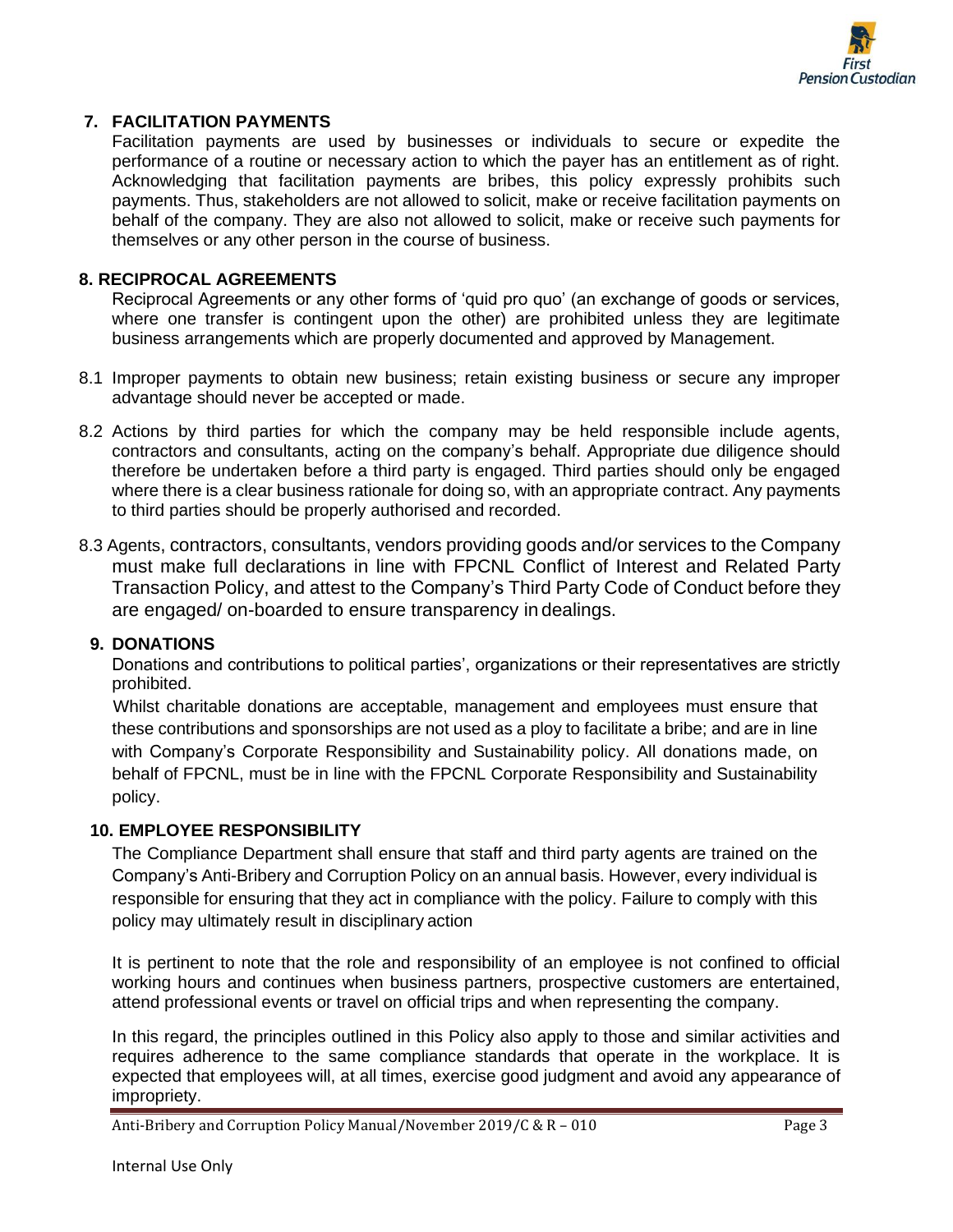

## **11. RAISING CONCERNS & SEEKING GUIDANCE**

The prevention, detection and reporting of bribery or corruption is the responsibility of all employees throughout the organisation. Staff members are expected to report, upon awareness/discovery, a suspected bribery or corrupt conduct. Any such incident should be reported in accordance with the company's whistle blowing policy.

Concerns should be raised promptly about any issue or suspicion of malpractice and if unsure about whether a particular act constitutes bribery or corruption, or in the event of other enquiries, these should be referred to your line manager and/or the Chief Compliance Officer

It is important that an offer of a bribe by a third party, request to make one or suspicion of a future occurrence is reported immediately.

#### **12. EMPLOYEE PROTECTION**

Employees who refuse to accept or offer a bribe, or those who raise concerns or report another's wrongdoing, are sometimes concerned about potential repercussions. There are however secure and accessible channels through which to raise concerns and report violations in confidence and without risk of reprisal. The company encourages openness and supports anyone who raises genuine concerns in good faith under this policy.

- 12.1 The company is committed to ensuring that no one suffers any detrimental treatment as a result of refusing to take part in bribery or corruption, or suffer any for reporting in good faith their suspicion that an actual or potential bribery or other corruption offence has taken place, or may take place in the future, in accordance with the Whistleblowing Policy.
- 12.2 Detrimental treatment includes dismissal, disciplinary action, threats or other unfavourable treatment connected with raising a concern. Those who believe they have suffered any such treatment should inform the Chief Compliance Officer immediately through appropriate channel for redress.

#### **13. RED FLAGS**

The following is a list of possible red flags that may arise during the course of employment which may raise concerns under various anti-bribery and anti-corruption laws. The list is not exhaustive and is therefore for guidance purposes only.

If you encounter any of these red flags, you must report them promptly to your Head of Department or to the Chief Compliance Officer:

- awareness that a third party engages in, or has been accused of engaging in, improper business practices
- knowledge that a third party has a reputation for paying bribes, or requiring that bribes are paid to them
- a third party insists on receiving a commission or fee payment before committing to sign up to a contract, or carrying out a government function or process;
- a third party requests payment in cash and/or refuses to sign a formal commission or fee agreement, or to provide an invoice or receipt for a payment made;
- a third party requests that payment is made to a country or geographic location different from where the third party resides or conducts business;
- a third party requests an unexpected additional fee or commission to "facilitate" a service;
- a third party demands lavish entertainment or gifts before commencing or continuing contractual negotiations or provision of services;

Anti-Bribery and Corruption Policy Manual/November 2019/C & R – 010